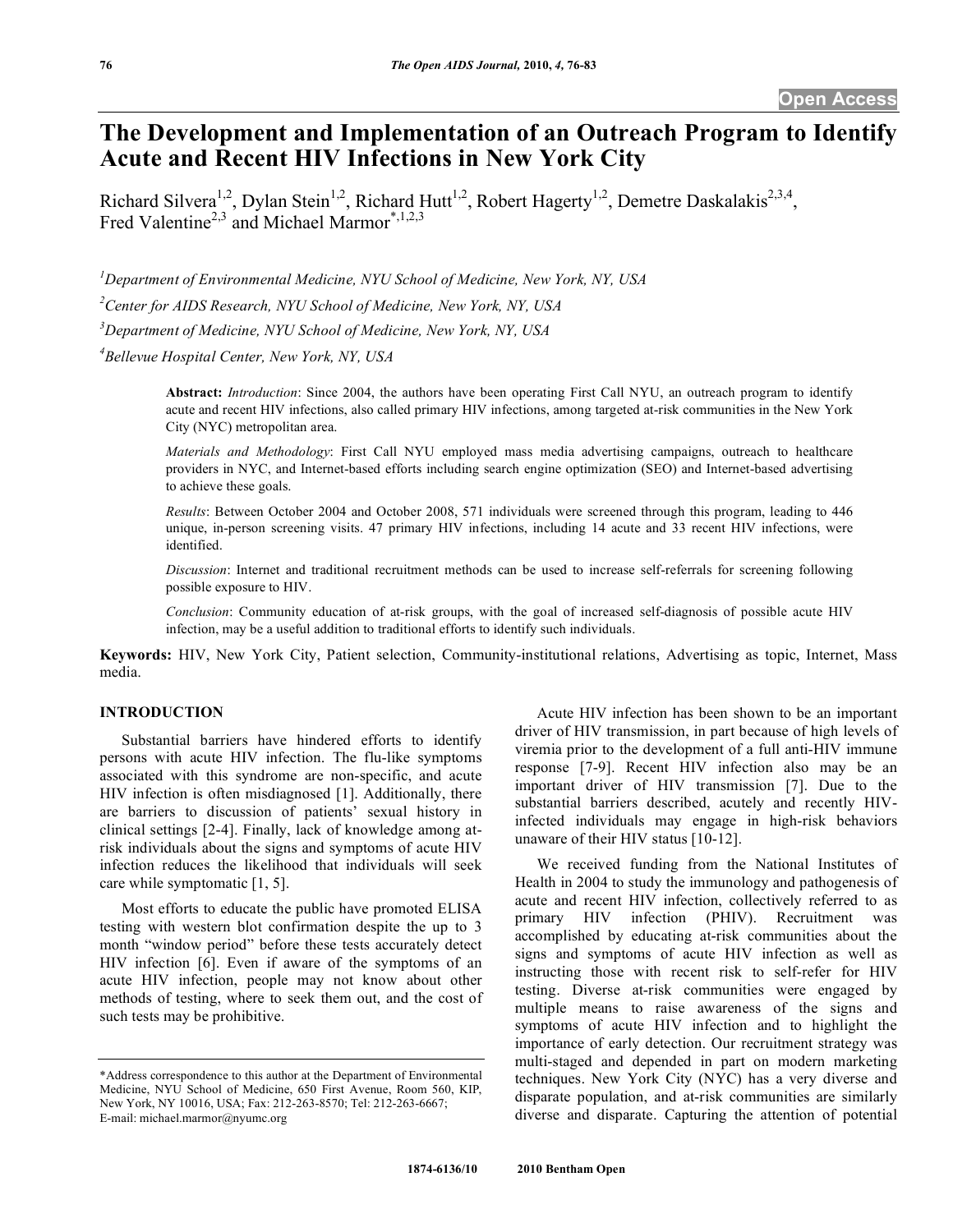volunteers can be challenging in a city with a saturated media market [13]. This publication reports on our recruitment strategies, marketed under the title "First Call NYU," for identifying persons with acute and recent HIV infections. The knowledge we gained on the use of advertising media may be of value to epidemiologists developing their own recruitment strategies for studies of HIV or other diseases.

# **MATERIALS AND METHODOLOGY**

 The study and all recruitment materials and activities were approved by the relevant Institutional Review Boards (IRBs). The project offered testing to volunteers in the New York metropolitan area, including NYC, Long Island, northern New Jersey and southern Connecticut, who reported high-risk exposure(s) to HIV in the prior 90 days. A highrisk exposure for this project was defined as any of the following activities with an HIV-positive partner or partner of unknown HIV status: unprotected anal or vaginal intercourse, performing oral sex on a male partner to ejaculation, or sharing needles or syringes. Testing offered through this program was presented to the public as distinct from routine HIV testing, i.e. testing in the absence of a recent high-risk exposure. Volunteers seeking routine testing were referred elsewhere.

 Potential volunteers called a dedicated telephone number to complete a risk assessment with a trained HIV counselor. Telephone calls received outside the hours of 7:00 AM – 8:00 PM were returned within 24 hours. Telephone screenings were semi-structured, allowing counselors to not only disseminate information about the signs and symptoms of acute HIV infection, but also to address volunteers' specific concerns. Interviewers entered data into an interactive, computerized database while simultaneously conducting the telephone screenings. This method of data collection allowed for weekly analysis of recruitment efforts. Once a recent high-risk exposure to HIV was established, we collected a history of symptoms and made an appointment for in-person testing, interview and counseling.

 Volunteers presenting for their initial clinic visit completed written informed consent for study screening and a New York State-approved consent for HIV testing. Volunteers were then offered rapid HIV 1/2 antibody screening and plasma HIV ribonucleic acid (RNA) viral load testing to detect acute HIV infection, along with HIV preand post-test counseling and risk-reduction counseling. Preliminary positive results from a rapid enzyme-linked immunosorbent assay (ELISA) were confirmed by western blot.

 We defined persons with acute HIV infection to be those with an HIV viral load  $\geq 2,000$  copies/ml and either (1) a negative HIV ELISA, (2) a positive HIV ELISA and a negative or indeterminate western blot, or (3) a positive HIV ELISA and positive western blot but a documented negative HIV ELISA in the prior 30 days.

 We defined those with recent HIV infection by use of the serologic testing algorithm for recent HIV-seroconversion (STARHS). STARHS identifies persons with recent HIV

infection as those in whom the standard HIV ELISA and western blot are positive, but a less-sensitive ELISA is negative. In the present analyses, STARHS was calibrated so that recent HIV infections were estimated to have been initially infected sometime in the previous 129 days [7].

 Volunteers identified with acute or recent HIV infection were offered enrollment in the clinical trials associated with the PHIV study. Volunteers ineligible for the PHIV study were offered enrollment in other clinical trials being conducted at NYU Langone Medical Center or were referred to other institutions. Appropriate referrals were made for volunteers needing treatment for sexually transmitted infections, mental healthcare and primary care.

 Recruitment efforts for the PHIV study were conducted under the name "First Call NYU." The name of the project was chosen not only for easy identification but to suggest an action step to potential volunteers that the project was "the first place to call" for concerns about HIV infection. From the beginning of the project, "branding" was employed, similar to the process used in private industry to raise visibility of a company or product. Branding was achieved through the use of consistent fonts, design, imagery and language, including memorable taglines, in all recruitment materials [14, 15].

 Multiple full-color photographic advertisements, flyers with tear-off stubs, and double-sided palm cards were developed to target at-risk communities such as men who have sex with men (MSM), male-to-female (MTF) transgendered individuals, and women of racial or ethnic minorities. An additional target audience was the "leather community," a subgroup of MSM who engage in sadomasochistic sexual practices and those individuals who dress in leather as a sexual fetish. High-profile members of the gay community, such as photographers and artists, collaborated with us to create the visual content of some advertisements.

 Recruitment materials presented the signs and symptoms of acute HIV infection to facilitate self-diagnosis and were intended to educate the community and raise awareness. All content used in advertisements, including taglines, was developed by study staff who had frequent contact with volunteers. Language was tailored to be communityappropriate. Taglines included, "Are you sure it's the flu?" and "Did you get more than just his phone number?" Study staff selected the models to appear in the advertisements and made an effort to include models of various races and ethnicities to reflect targeted populations, and staff collaborated with an outside designer for the graphic design of the materials.

#### **Print Advertisements**

 From program inception through the present, a period of approximately 4 years, 55 print advertisements appeared in lesbian, gay, bisexual, and transgender (LGBT) magazines and newspapers, and in newspapers serving minority immigrant communities. The appearance of print advertisements was timed to coincide with important community events in NYC, such as gay pride events and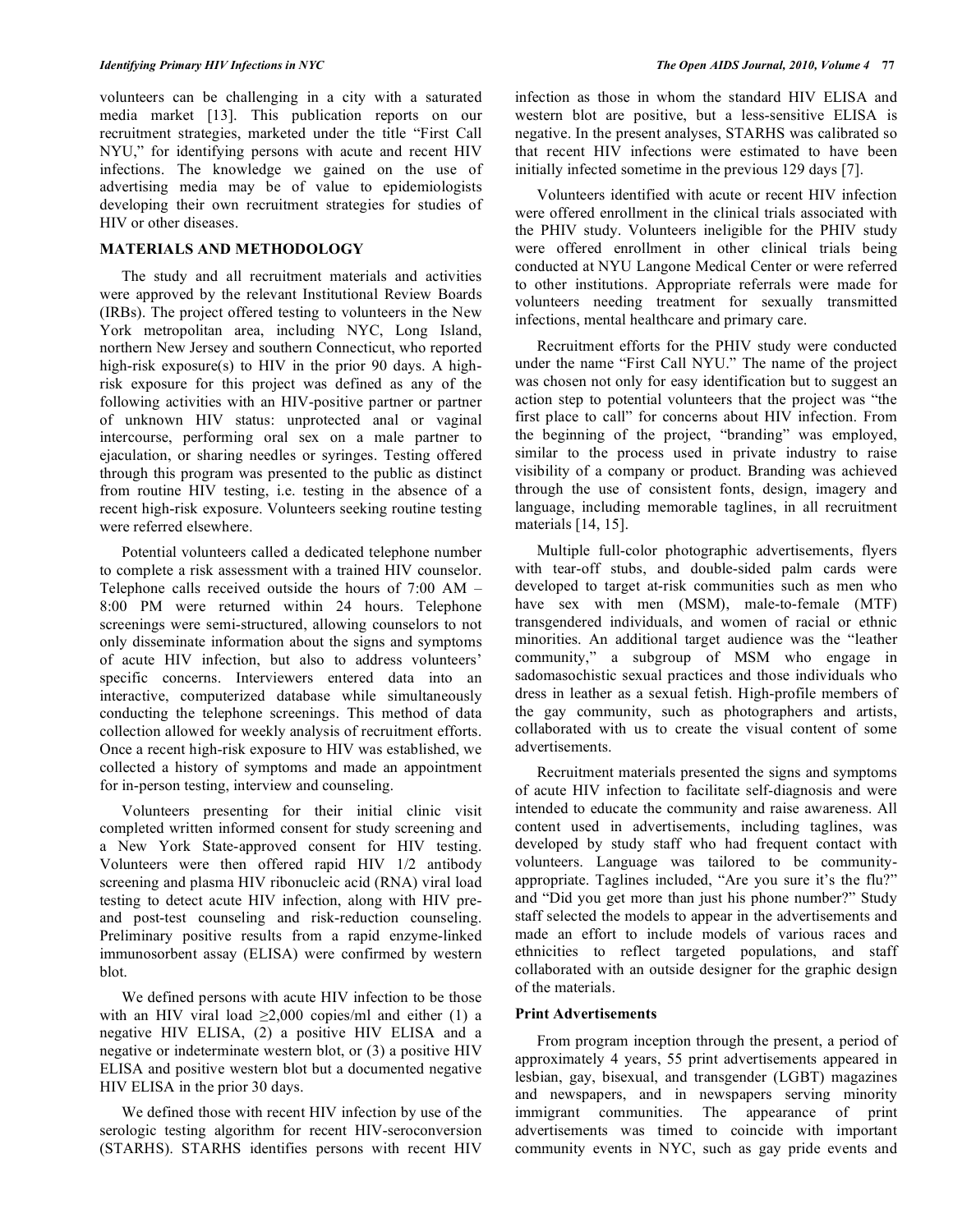other events attended by MSM, leather community expositions, and World AIDS Day.

#### **Posters and Palm Cards**

 Approximately 11,000 posters with tear-off stubs and 100,000 palm cards were distributed in NYC, targeting neighborhoods with historically high concentrations of MSM and ethnic or racial minorities. With the support of local business owners, posters were prominently displayed in such locations as bathhouses catering to MSM, bars and clubs, convenience stores, laundromats, community centers, beauty salons, and other community gathering points. Palm cards were distributed alone and in "condom packs," small plastic bags containing 2 condoms and a packet of personal lubricant. These "condom packs" were readily available in bars and clubs, and distributed at community and LGBTlifestyle events.

 Examples of printed recruitment materials may be viewed at: http://www.hivinfosource.org/firstcallarticle.

## **Outreach Events**

 Study staff attended community events to distribute recruitment materials, answer questions about acute HIV infection, collect contact information from potential volunteers, and distribute condom packs. Recruitment materials were selected to be venue- and event-appropriate in collaboration with event organizers and venue managers.

 In addition to recruiting at bars and clubs, study staff attended leather community expositions and bathhouses catering to MSM. Through partnering with venue management, study staff was able to access at-risk communities that are typically considered difficult to reach. A description of research conducted at NYC bathhouses can be found elsewhere [16, 17].

 Study staff conducted outreach at approximately 30 community events. Information about First Call NYU was distributed at 2 NYC bathhouses on a weekly basis concurrent with on-going research from February 2006 to April 2007 [17].

#### **Internet Recruitment**

 Study staff used the Internet as a recruitment tool in an effort to reach other MSM sub-communities. Web banners were placed on websites on which MSM meet sex partners, or "hook-up" websites. A First Call NYU profile also was created on each of these websites that presented information about the study and signs and symptoms of acute HIV infection. These profiles appeared in search results when users searched for potential sex partners. Since program inception, web banners have appeared on 4 "hook-up" websites, and user profiles were actively monitored on 2 of those sites. Study staff also answered questions *via* email and in real-time by one-on-one instant messaging with potential volunteers using these sites.

 To facilitate recruitment, our institution's HIV researchrelated website (http://www.hivinfosource.org/firstcallnyu) was redesigned in December 2006. The redesign was guided by principles of search engine optimization (SEO). SEO boosts user traffic from web searches and increases the likelihood that a website will appear on the first page of search results when a web user searches for related terms. SEO principles also were used to target Internet users geographically located in NYC. The result of these efforts was 12,533 unique visits to the First Call NYU webpage from February 2007 to October 2008 (19 months). Data describing visitors to the programs website prior to February 2007 were unavailable due to an internal server error.

 An Internet-based advertising campaign was launched for First Call NYU in October 2007 in collaboration with a firm that runs a widely-used Internet search engine. Advertisements, paid for on a per-click basis, appeared in the right-hand column of pages displaying search results and on contracted websites with content relevant to our target communities. Clicking on an advertisement would bring the user to our webpage. Advertisements appeared when users searched for keywords related to the signs and symptoms of primary HIV infection, such as HIV testing, sexually transmitted infections, HIV risk-related terms such as condom break, post-exposure prophylaxis (PEP), and inconclusive HIV test results. Keywords were chosen by study staff based on their relevance to the at-risk communities and incorporated colloquial terms used for the aforementioned keywords to better target laypeople. Common misspellings of keywords were also included to maximize the possibility of reaching all potential volunteers. Negative keywords were identified and used to avoid presenting advertisements to users who were searching for things other than HIV, such as other viral illnesses. Between October 2007 and October 2008, the First Call NYU advertisements appeared 179,934 times along side search results, and were clicked on 4,601 times by search engine users. The total cost of the Internet advertising campaign during this period was \$2,065.72, with an average cost-perclick of \$0.42.

## **Outreach to Service Providers**

 Healthcare providers serving at-risk communities were contacted to create a bi-directional referral network. Study staff contacted physicians in private practice, hospital clinics, community-based organizations, and methadone maintenance treatment programs. In-service education programs were conducted for providers and their staff, with special efforts made to include support staff. Service providers also were asked to display program materials in waiting rooms and other common spaces.

 Since study inception, 133 healthcare providers were contacted, and 11 of these providers requested recruitment materials. In-service education programs were conducted for 10 of the 133 providers originally contacted.

 A summary of recruitment efforts over time is presented in Table **1**.

# **RESULTS**

 Between October 2004 and October 2008, 571 individuals completed a telephone screening to determine eligibility for the program. Of the total number of volunteers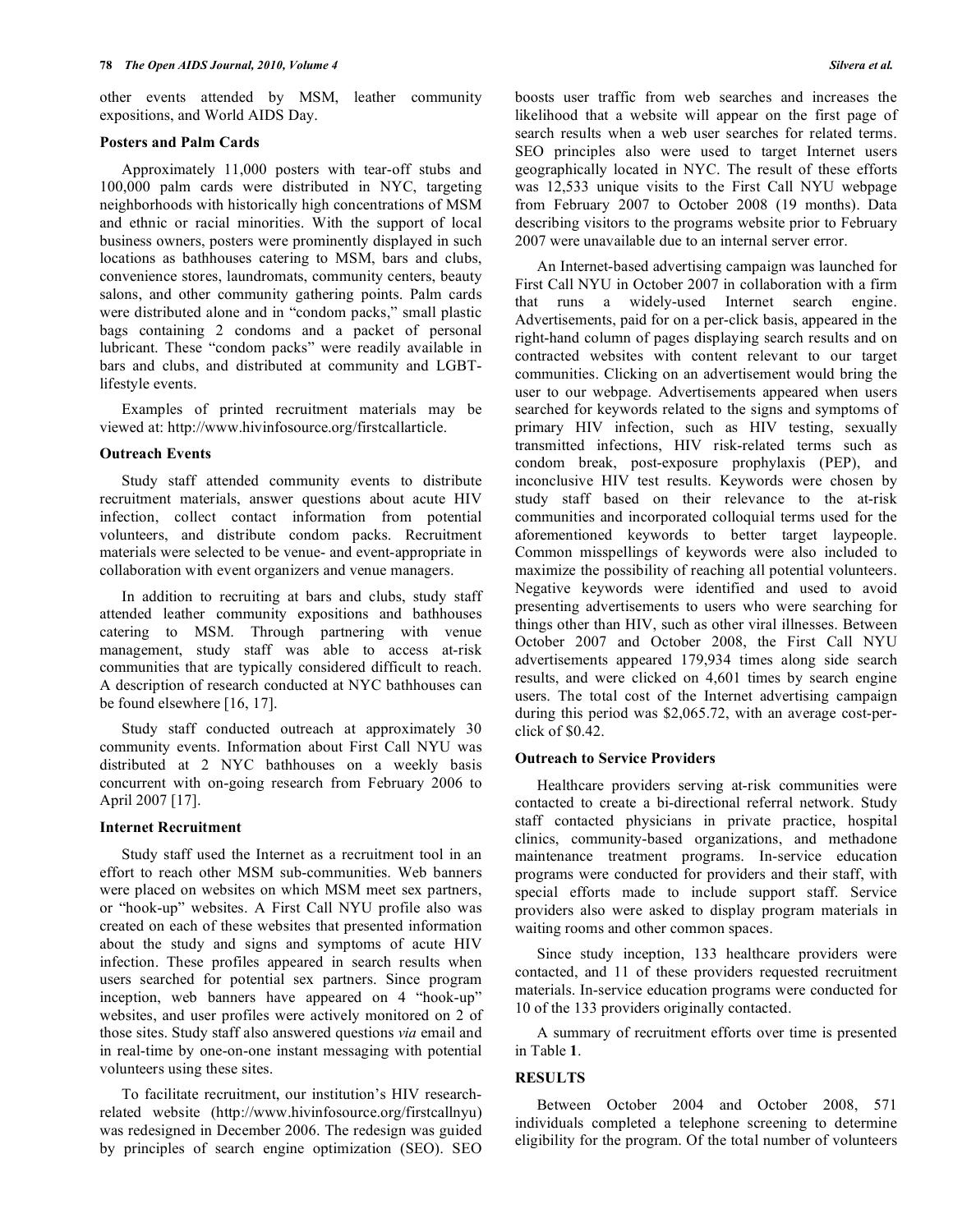**Table 1. Recruitment Methods, Yield, and Total Costs (US Dollars) of First Call NYU, New York City, USA, October 2004 – October 2008** 

| <b>Recruitment Method</b>                                             | Yield<br>% of All Telephone<br>(Number of Telephone Calls Received)<br><b>Calls Received</b> |        | <b>Cost Incurred</b> |
|-----------------------------------------------------------------------|----------------------------------------------------------------------------------------------|--------|----------------------|
| Print Advertisement <sup>1</sup>                                      | 95                                                                                           | 21.3%  | \$51,738             |
| Word-of-Mouth                                                         | 97<br>21.7%                                                                                  |        | $\mathbf{0}$         |
| Internet Search <sup>2</sup>                                          | 53                                                                                           | 11.9%  | \$2,066              |
| Referral Network of Healthcare Providers, CBOs and MMTPs <sup>3</sup> | 52                                                                                           | 11.7%  | \$3,123              |
| Other Websites <sup>4</sup>                                           | 23                                                                                           | 5.2%   | \$496                |
| Previous Study Volunteers                                             | 22                                                                                           | 4.9%   | $\mathbf{0}$         |
| Bathhouse <sup>5</sup>                                                | 20                                                                                           | 4.5%   | \$1,790              |
| "Hook-up" Websites <sup>6</sup>                                       | 21                                                                                           | 4.7%   | $\mathbf{0}$         |
| Passive Recruitment (flyers, condom packs, and palm cards)'           | 7                                                                                            | 1.6%   | \$10,471             |
| <b>Outreach Events</b>                                                | 5                                                                                            | 1.1%   | \$14,503             |
| Unknown                                                               | 51                                                                                           | 11.4%  | ٠                    |
| Total                                                                 | 446                                                                                          | 100.0% | \$84,187             |

<sup>1</sup>Costs associated with design of print advertisements and placements of advertisements.

2 Costs associated with Internet PPC campaign.

<sup>3</sup>Costs associated with the production and design of physical materials distributed to providers.

4 Costs associated with design of web banners, not placement of banners.

<sup>5</sup>Costs associated with the production and design of physical materials distributed at bathhouses.

Costs associated with design of web banners, not placement of banners. Banner placement was donated in-kind by the operators of the websites.<br>Conta associated with physical materials other than condamn Condamn was maxidad

Costs associated with physical materials other than condoms. Condoms were provided free of charge by the NYC Department of Health and Mental Hygiene.

who completed a telephone screening, 497 tests were performed on 446 unique volunteers. The percentage of telephone screenings to completed in-person testing sessions was 89.7%. Not all volunteers who were tested completed a telephone screening. A summary of recruitment efforts and

numbers of calls to the study telephone number over time is presented in Fig. (**1**).

 The most effective methods of recruitment (Table **1**) were word-of-mouth (21.7%), print advertisements (21.3%),



**Fig. (1).** Number of unique callers to the dedicated First Call NYU phone line (dotted line) and unique in-person screening visits conducted by First Call NYU study staff (solid line) by calendar quarter, New York City, NY, October 2004 through October 2008. Time intervals of various methods of recruitment employed are also plotted.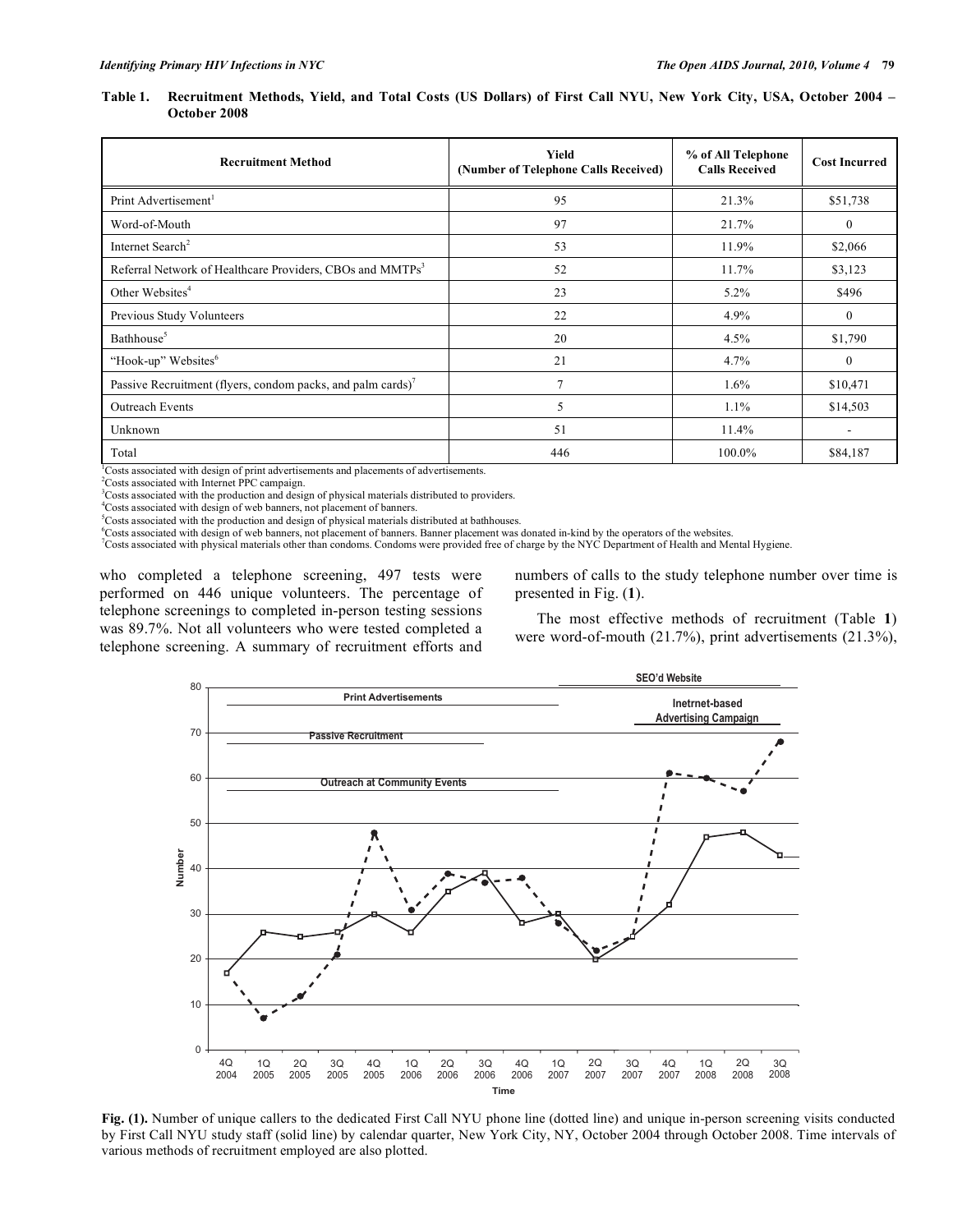**York City, USA, October 2004 – October 2008** 

| <b>Recruitment Methods</b>                                            | <b>Number of Acute HIV</b><br><b>Infections Identified</b><br>(% of Total Acute)<br>Infections) | <b>Number of Recent HIV</b><br><b>Infections Identified</b><br>(% of Total Recent Infections) | <b>Total Acute and</b><br><b>Recent HIV Infections</b><br><b>Identified</b><br>(% of Total) |
|-----------------------------------------------------------------------|-------------------------------------------------------------------------------------------------|-----------------------------------------------------------------------------------------------|---------------------------------------------------------------------------------------------|
| Print Advertisement <sup>1</sup>                                      | $2(14.3\%)$                                                                                     | $3(9.1\%)$                                                                                    | $5(10.6\%)$                                                                                 |
| Word-of-Mouth                                                         | $4(28.6\%)$                                                                                     | 7(21.2%)                                                                                      | $11(23.4\%)$                                                                                |
| Internet Search <sup>2</sup>                                          | 0(0)                                                                                            | $1(3.0\%)$                                                                                    | $1(2.1\%)$                                                                                  |
| Referral Network of Healthcare Providers, CBOs and MMTPs <sup>3</sup> | $4(28.6\%)$                                                                                     | $15(45.5\%)$                                                                                  | $19(40.4\%)$                                                                                |
| Other Websites <sup>4</sup>                                           | $1(7.1\%)$                                                                                      | $1(3.0\%)$                                                                                    | $2(4.3\%)$                                                                                  |
| Previous Study Volunteers                                             | $2(14.3\%)$                                                                                     | $1(3.0\%)$                                                                                    | $3(6.4\%)$                                                                                  |
| Bathhouse <sup>5</sup>                                                | 0(0)                                                                                            | 0(0)                                                                                          | 0(0)                                                                                        |
| "Hook-up" Websites <sup>6</sup>                                       | 0(0)                                                                                            | 0(0)                                                                                          | 0(0)                                                                                        |
| Passive Recruitment (flyers, condom packs, and palm cards)'           | $1(7.1\%)$                                                                                      | 0(0)                                                                                          | $1(2.1\%)$                                                                                  |
| Outreach Events                                                       | 0(0)                                                                                            | $1(3.0\%)$                                                                                    | $1(2.1\%)$                                                                                  |
| Unknown                                                               | 0(0)                                                                                            | $4(12.1\%)$                                                                                   | $4(8.5\%)$                                                                                  |
| Total                                                                 | $14(100\%)$                                                                                     | 33 (99.9%)                                                                                    | 47 (99.9%)                                                                                  |
| Total cost per Acute                                                  | \$6,013                                                                                         | Total cost per Acute or Recent                                                                | \$1,791                                                                                     |

<sup>1</sup>Includes design of advertisements in printed media.

2 Costs of Internet-based advertising campaign. <sup>3</sup>Costs associated with the production and design of physical materials distributed to providers.

4 Includes costs of design of web banners, not placement of banners.

<sup>5</sup>Includes costs associated with the production and design of physical materials distributed at bathhouses.

<sup>6</sup>Costs associated with design of web banners, not placement of banners. Banner placement was donated in-kind by the operators of the websites.<br><sup>7</sup>Costs associated with physical materials other than condoms. Condoms were

Internet search engines leading users to the program's webpage (11.9%), and healthcare provider referrals (11.7%). As described in Table **2**, the efforts that identified the most acute and recently infected volunteers were Referral Network of Healthcare Providers (40.4%), word-of-mouth (23.4%), print advertisements (10.6%) and volunteers of unknown referral source (8.5%). Many study volunteers reported seeing advertisements in multiple places or mediums before calling to screen for First Call NYU. This anecdotal finding suggests that multiple, diverse recruitment pathways had a synergistic effect and extended the reach of recruitment messages. We unfortunately did not collect data that could allow verification of this impression.

 The total cost of recruitment efforts, excluding staff time, was \$84,187 over four years (Table **1**). The costs reported for print advertisements, referral network, passive recruitment and outreach events include "hidden costs," such as graphic design and production of materials. Costs associated with print advertisements, outreach events and passive recruitment were likely higher than would be incurred in many other regions of the USA due to the generally higher advertising costs in NYC. The costs associated with Internet searches, which include SEO, Internet advertisements, and web banners would not be expected to vary substantially among geographic areas. Excluding staff time, the total cost per acute infection identified (n=14) was \$6,013 and the cost per acute or recent infection identified (n=47) was \$1,791.

 2.1 – 2.25 full time employees (FTEs) were utilized throughout First Call NYU. Study staff included study coordinators, research nurses, outreach coordinators, data managers, and trained HIV tester/counselors. Total staffing costs ranged from \$80,750 to \$85,250 per year. Including staff time, the total cost per acute infection identified (n=14) was \$11,942 and the cost per acute or recent infection identified (n=47) was \$3,557. Not included in the staffing estimates were the time of the faculty-level investigators or the study physicians, although these individuals provided guidance to the recruitment efforts, occasionally gave talks at public or professional forums to increase recruitment, and provided patient care following identification of HIV infections.

 14.8% (n=74) of all tests performed were found to be positive for HIV, including 2.9% (n=14) that were identified during acute HIV infection and 6.9% (n=33) that were not acute but were identified within 129 days of HIV infection as determined by STARHS.

 As seen in Figs. (**1**, **2**), volunteer response continued to increase even after print advertisement and community outreach ceased. Print advertisements continued to yield eligible volunteers for approximately 1 year after the last appearance of an advertisement (Fig. **3**). Following the discontinuation of print advertisements, recruitments attributed to "word-of-mouth" rose, resulting in a steady stream of responses.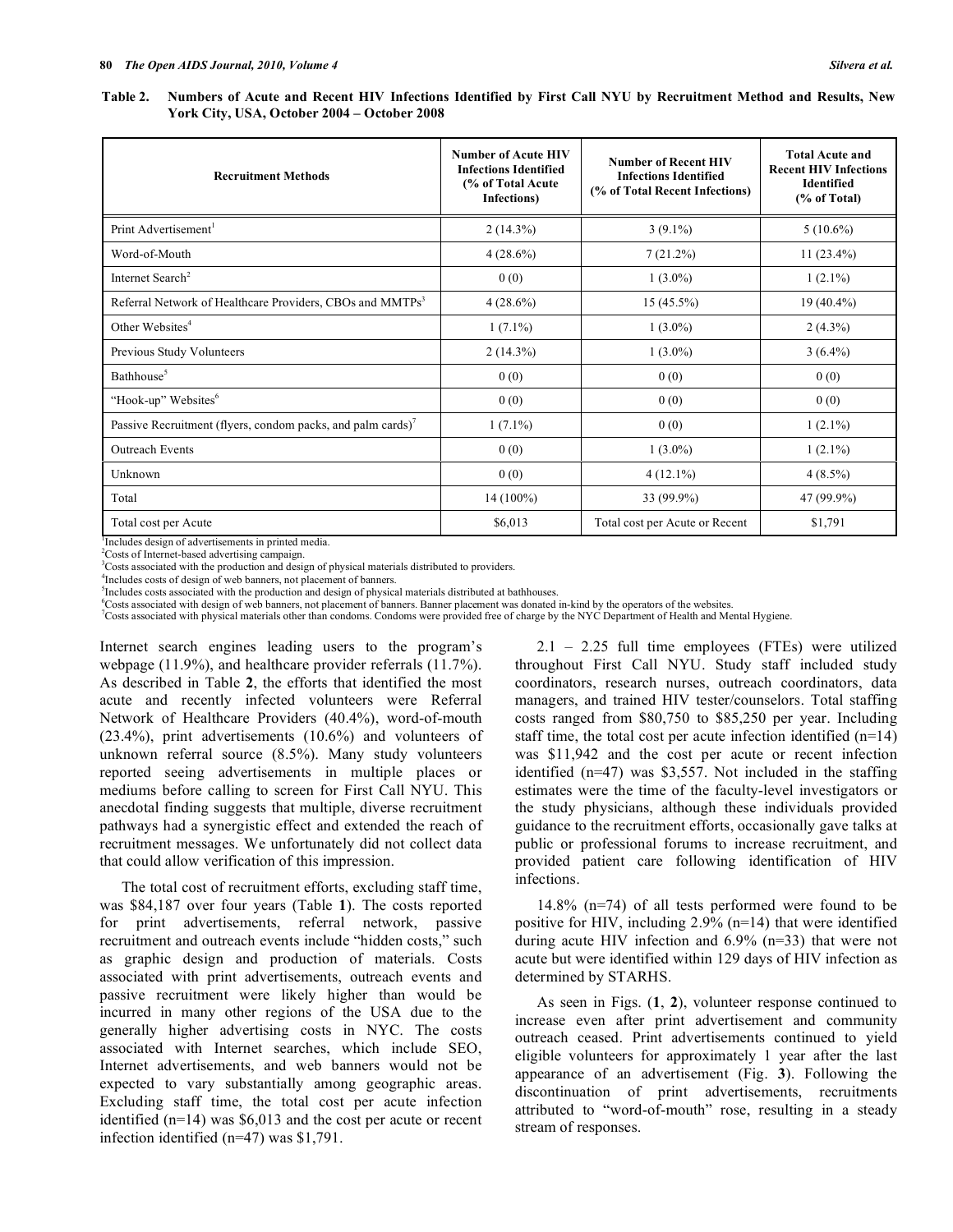

**Fig. (2).** Number of unique volunteers screened by First Call NYU study staff by calendar quarter, New York City, NY, October 2004 through October 2008. A fitted trend line is also plotted.



**Fig. (3).** Number of unique volunteers seen through First Call NYU in New York City by 4 most successful recruitment methods -- Internet Search (heavy black line), Word-of-Mouth (broken line), Print Advertisements (thin black line) and Provider Referrals (dotted line) – by calendar quarter, New York City, NY, October 2004 through October 2008. Time intervals of various methods of recruitment employed are also plotted.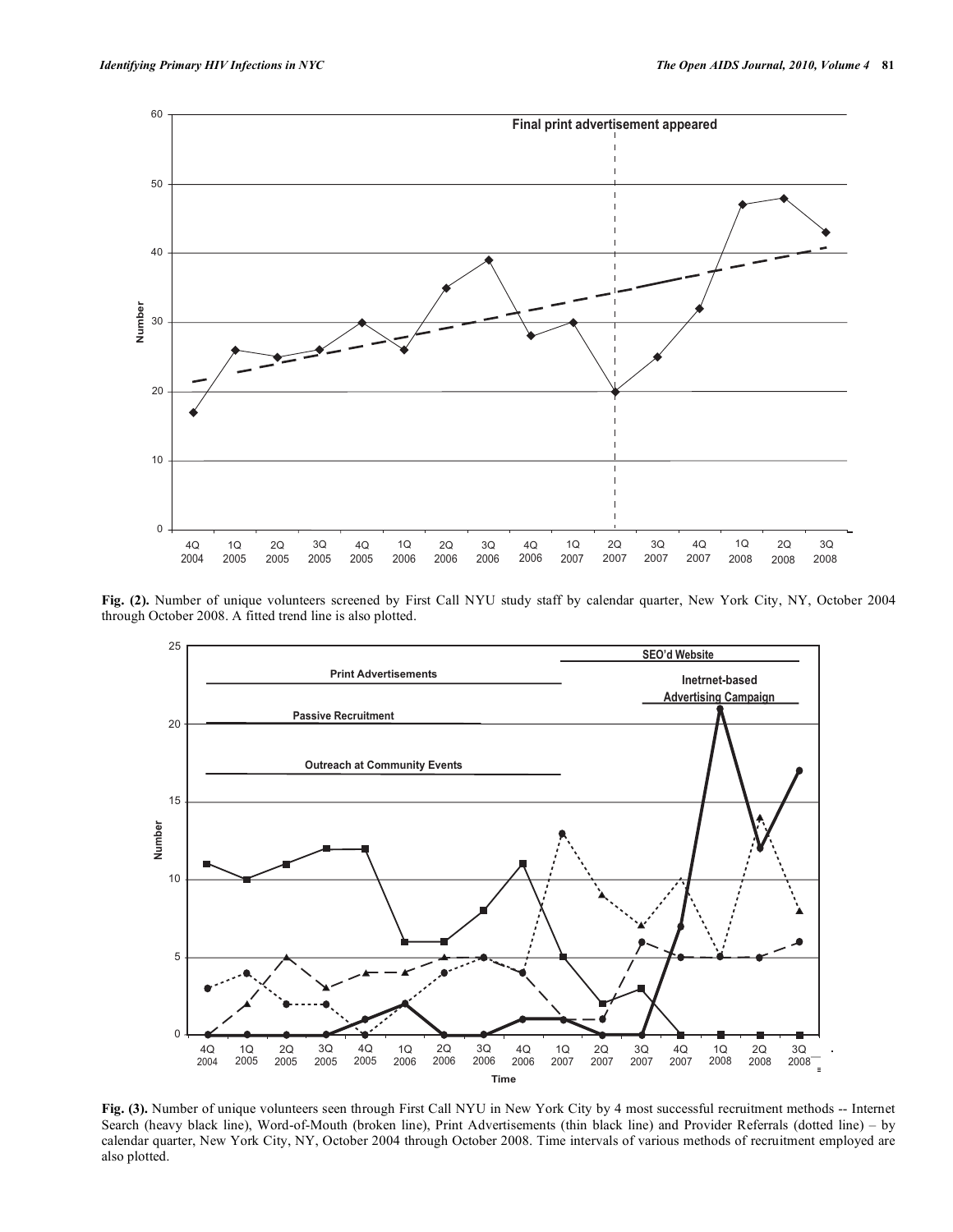## **DISCUSSION**

 First Call NYU advertising aimed to prompt potential volunteers to self-refer for diagnosis of acute or recent HIV infection. The combination of print, Internet and community outreach resulted in identification of 14 acute and 33 recent HIV infections over a four-year period. The 2.8% yield of acute infections per HIV test performed by this program was 133 times the 0.02% yield obtained by Pilcher *et al*., who tested 109,250 persons in North Carolina over a 12 month period to identify 23 acute HIV infections [18]. Priddy *et al*., who tested 2,202 individuals over a 14 month period to identify 26 recent HIV infections, including 4 acute infections, incurred lower costs per patient identified than First Call NYU, but utilized a universal screening methodology and did not notify individuals in real-time [19]. The NYC Department of Health and Mental Hygiene performed pooled PCR testing on approximately 21,000 specimens collected between July and December 2008, yielding 17 acute infections [20]. While these programs occurred over different periods of time, and one occurred in the context of a lower community-wide HIV prevalence, our relatively high yield suggests that there is a place for targeted screening of at-risk communities.

 The success of this program did not appear to be the result of any single method of recruitment. Methods evolved over time based on an understanding of the cumulative effects of recruitment strategies and weekly monitoring of recruitment numbers. Anecdotal reports from study volunteers suggested that multiple, concurrent methods of recruitment worked synergistically. It is possible that various methods reinforced and amplified each other as potentially demonstrated by the high number of volunteers recruited by word-of-mouth. Future research should include measurement of these possible effects.

 Community rapport and branding of the First Call NYU name was established using consistent imagery and language and by collaborating with diverse partners. Although some of the methods of recruitment employed were not as directly effective as others, the presence of First Call NYU in the targeted communities furthered market saturation. For example, as seen in Fig. (**3**), print advertisements continued to yield eligible volunteers for approximately 1 year after the last appearance of an advertisement. Furthermore, it may have been that the cumulative effect of all methods that yielded a constant stream of eligible volunteers. Future research should explicitly measure these potential effects of recruitment.

 Provider referral was an important and cost-effective method of recruiting acute and recently HIV-infected volunteers. However, solely relying upon this method of recruitment would have yielded fewer cases identified (n=19) than achieved through multiple methods (n=47). It is important to note that other investigators have used only provider referrals to recruit volunteers, which may have limited enrollment in their research studies [20-33]. Thus, provider referral is an important component for the identification of this population that can be supplemented with additional, diverse recruitment efforts.

 In total, 76.9% (n=343) of volunteers seen in person and 51.1% (n=24) of those identified with acute or recent HIV infection self-referred to the program. These data demonstrate that with appropriate prompting and community education, members of at-risk communities can be empowered to self-refer for testing while in the acute or recent periods of HIV disease.

 Internet recruitment contributed to the dissemination of study messages. Future efforts should initiate SEO and Internet advertising campaigns at the beginning of recruitment. These methods may benefit from a longer period of use to fully optimize their potential. While Internet-based efforts appear to be useful for recruitment, the duration of impact of such efforts is unknown and requires further research. It is important to note that Internet methods are evolving rapidly and need to be monitored by the practicing epidemiologist to obtain the maximum benefit from these methods.

 Although the cost per acute infection identified was higher than other reported screening efforts [34], these costs may have been influenced by the higher costs of advertisement and staffing associated with NYC. First Call NYU continues to identify acute infections, and it is possible that costs per acute identified may be lower at program conclusion. Schackman *et al*. in 2006 estimated that the lifetime undiscounted costs of treatment of HIV in the USA was \$618,900 [35]. It is impossible to determine the number of secondary infections that were prevented by the identification of acute and recent infections in this program, but the costs associated with identifying these acutely and recently infected persons are modest compared to lifetime costs of treatment.

 Persons with acute and recent HIV infection are critical for understanding of HIV pathogenesis, preventing secondary HIV infections, thus decreasing the tempo of the HIV epidemic [36]. Furthermore, if future research demonstrates a substantial clinical benefit from initiation of antiretroviral therapy very early in infection, epidemiologists will have an obligation to devise and apply multiple methods such as those described in order to identify individuals with acute and recent HIV infection [21, 24, 25, 27-30, 37].

# **CONCLUSION**

 The multi-method recruitment strategy described may be effective for recruiting acute and recent HIV infections in other at-risk groups or geographic locations. Future research should be conducted to evaluate the efficacy and feasibility of these strategies in other locations, with other at-risk communities, and in the study of other diseases.

# **ACKNOWLEDGEMENTS**

 This work was supported in part by grant AI057127 and Center for AIDS Research grant AI027742 from the National Institute on Allergy and Infectious Diseases, National Institutes of Health, to the New York University School of Medicine. The authors would like to thank Bellevue Hospital Center and the NYU/Bellevue AIDS Clinical Trials Unit Community Advisory Board for assistance with this research.

# **CONFLICT OF INTEREST**

 There have been no involvements that might raise the question of bias in the work reported or in the conclusions, implications, or opinions stated.